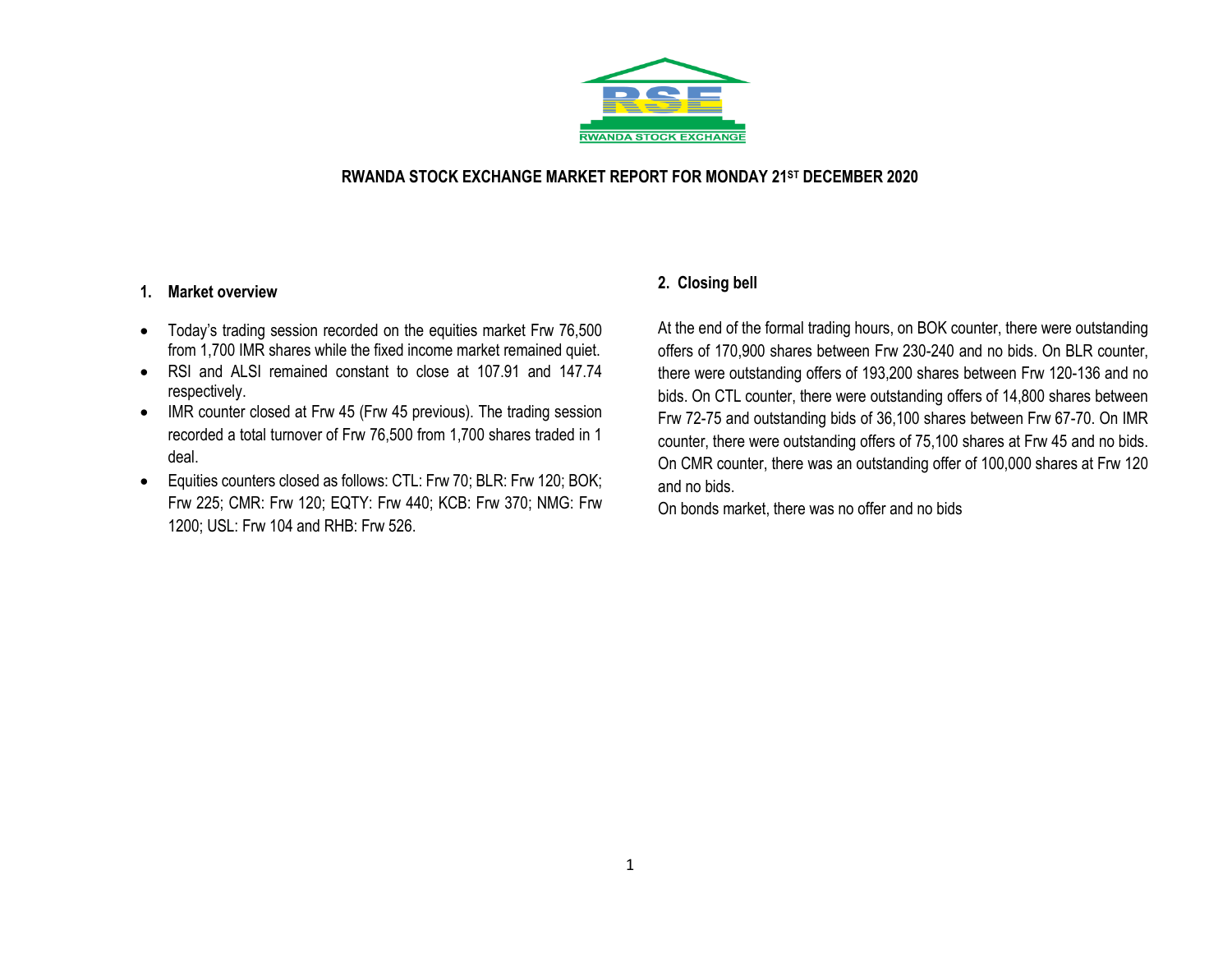| 3. Equities Market on 21/12/2020 |              |             |                          |             |                               |                |       |               |               |              |
|----------------------------------|--------------|-------------|--------------------------|-------------|-------------------------------|----------------|-------|---------------|---------------|--------------|
| <b>ISIN-CODE</b>                 | <b>Stock</b> | <b>High</b> | Past 12<br>months<br>Low | <b>High</b> | <b>Today's session</b><br>Low | <b>Closing</b> | Prev. | <b>Change</b> | <b>Volume</b> | <b>Value</b> |
| RW000A1JCYA5                     | <b>BOK</b>   | 265         | 225                      | 0.00        | 0.00                          | 225            | 225   | 0.00          | 0.00          | 0.00         |
| RW000A1H63N6                     | <b>BLR</b>   | 139         | 118                      | 0.00        | 0.00                          | 120            | 120   | 0.00          | 0.00          | 0.00         |
| KE0000000380                     | <b>NMG</b>   | 1,200       | 1,200                    | 0.00        | 0.00                          | 1,200          | 1,200 | 0.00          | 0.00          | 0.00         |
| KE0000000315                     | <b>KCB</b>   | 370         | 370                      | 0.00        | 0.00                          | 370            | 370   | 0.00          | 0.00          | 0.00         |
| KE0000000489                     | <b>USL</b>   | 104         | 104                      | 0.00        | 0.00                          | 104            | 104   | 0.00          | 0.00          | 0.00         |
| KE0000000554                     | <b>EQTY</b>  | 445         | 350                      | 0.00        | 0.00                          | 440            | 440   | 0.00          | 0.00          | 0.00         |
| <b>RW000A14UYP4</b>              | <b>CTL</b>   | 75          | 65                       | 0.00        | 0.00                          | 70             | 70    | 0.00          | 0.00          | 0.00         |
| <b>RW000A2DN989</b>              | <b>IMR</b>   | 90          | 42                       | 45          | 45                            | 45             | 45    | $+0.00$       | 1,700         | 76,500       |
| ZAE000244737                     | <b>RHB</b>   | 0.00        | 0.00                     | 0.00        | 0.00                          | 526            | 526   | 0.00          | 0.00          | 0.00         |
| RW000A2QAPH5                     | <b>CMR</b>   | 0.00        | 0.00                     | 0.00        | 0.00                          | 120            | 120   | 0.00          | 0.00          | 0.00         |

| <b>Market Status</b> |          |  |  |  |  |  |  |  |  |
|----------------------|----------|--|--|--|--|--|--|--|--|
| 08h50-08h59          | Pre-Open |  |  |  |  |  |  |  |  |
| 09h00-12h00          | Open     |  |  |  |  |  |  |  |  |
| 12h00-08h50          | Close    |  |  |  |  |  |  |  |  |

| <b>INDICES</b>         | <b>Previous</b> | <b>Today</b> | <b>Points</b> | Change % | Exchange rate against Frw as at 21/12/2020 |             |                                    |          |  |
|------------------------|-----------------|--------------|---------------|----------|--------------------------------------------|-------------|------------------------------------|----------|--|
|                        |                 |              |               |          | <b>Currency</b>                            | <b>Sell</b> | <b>Buy</b>                         | Averagel |  |
| <b>RSI</b>             | 107.91          | 107.91       | $+0.00$       | $+0.00$  |                                            |             |                                    |          |  |
|                        |                 |              |               |          | <b>USD</b>                                 | 980.93      | 961.70                             | 971.32   |  |
| <b>ALSI</b>            | 147.74          | 147.74       | $+0.00$       | $+0.00$  | <b>KES</b>                                 | 8.80        | 8.63                               | 8.71     |  |
| <b>OTHER TRADING</b>   |                 |              |               |          | <b>UGS</b>                                 | 0.26        | 0.26                               | 0.26     |  |
| <b>STAT</b>            |                 |              |               |          | <b>BIF</b>                                 | 0.50        | 0.49                               | 0.50     |  |
| <b>Shares traded</b>   | 500             | ,700         | .200          | 240.00   | <b>TZS</b>                                 | 0.42        | 0.41                               | 0.41     |  |
|                        |                 |              |               |          | <b>ZAR</b>                                 | 66.43       | 65.13                              | 65.78    |  |
| <b>Equity Turnover</b> | 35,000          | 76,500       | 41,500        | 118.57   |                                            |             | <b>Market Capitalization (Frw)</b> |          |  |
| Number of deals        | 0.00            | 1.00         | 0.00          | 0.00     | 3,452,608,392,466                          |             |                                    |          |  |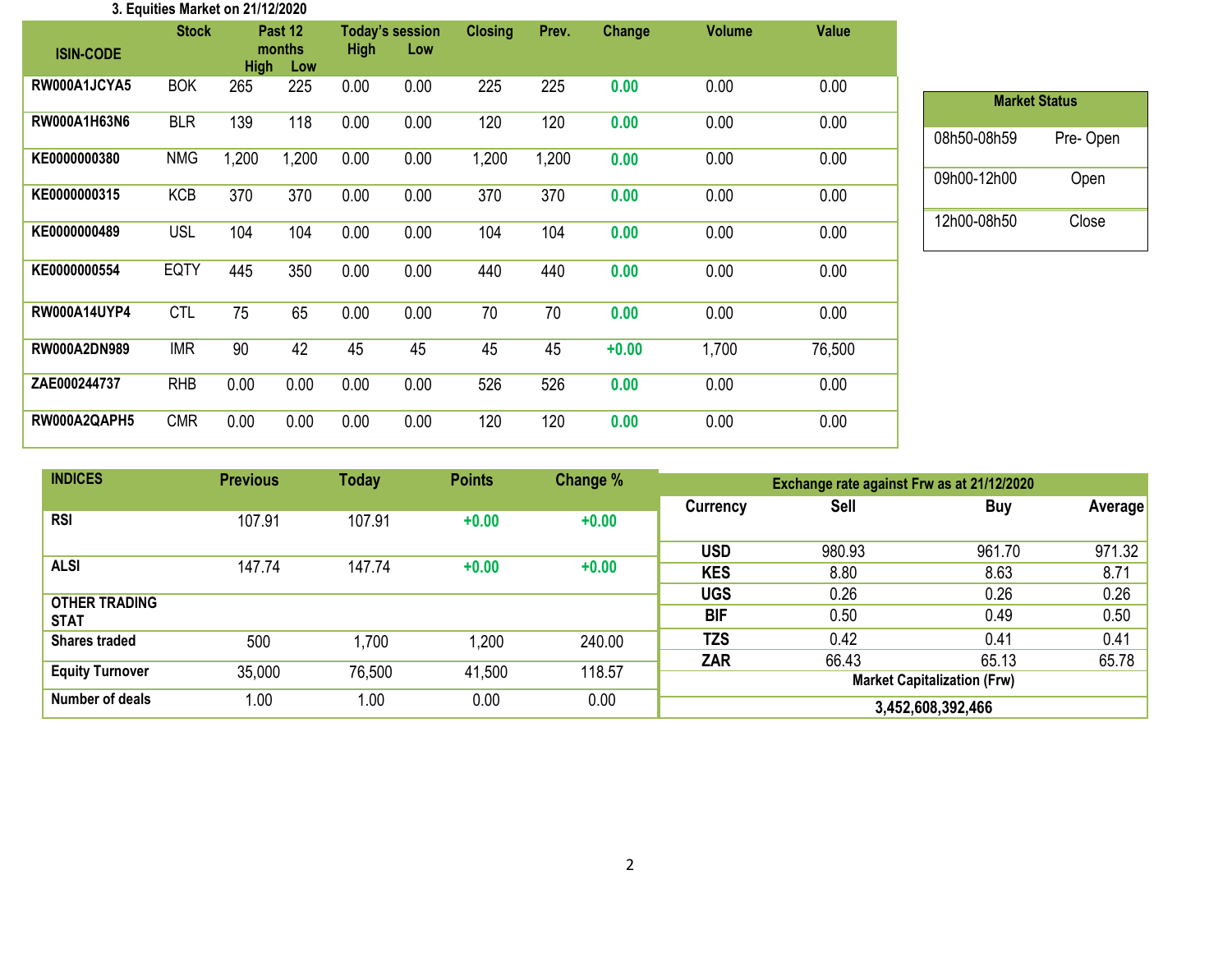**4. INDICES**



## **5. Bond market on 21/12/2020**

#### A**.** Government bonds

| <b>ISIN-CODE</b>    | <b>Status</b> | <b>Security</b> | <b>Maturity</b> | <b>Coupon rate</b> | Close.       | Prev.        | <b>Bids</b> | <b>Offers</b> | <b>Bond traded</b> |
|---------------------|---------------|-----------------|-----------------|--------------------|--------------|--------------|-------------|---------------|--------------------|
|                     |               |                 |                 |                    | <b>Price</b> | <b>Price</b> |             |               |                    |
| RW000A1ZTAM0        |               | FXD4/2014/7yrs  | 19/11/2021      | 12.475%            | 108.75       | 106.85       | 0.00        | 0.00          | 0.00               |
| <b>RW000A1Z2RJ7</b> |               | FXD2/2015/10yrs | 25/05/2025      | 12.925%            | 104          | 101.72       | 0.00        | 0.00          | 0.00               |
| RW000A187NK1        |               | FDX1/2016/5yrs  | 19/02/2021      | 12.00%             | 103.25       | 103.4        | 0.00        | 0.00          | 0.00               |
| RW000A182K48        |               | FXD2/2016/15Yrs | 09/05/2031      | 13.5%              | 104.7        | 102          | 0.00        | 0.00          | 0.00               |
| RW000A185V91        |               | FXD 3/2016/5Yrs | 20/08/2021      | 12.25%             | 102          | 102          | 0.00        | 0.00          | 0.00               |
| RW000A19D0U5        |               | FXD1/2017/5Yrs  | 18/02/2022      | 12.375%            | 104.8        | 102.2        | 0.00        | 0.00          | 0.00               |
| RW000A19JG53        |               | FXD2/2017/7Yrs  | 17/05/2024      | 12.675%            | 104          | 100.05       | 0.00        | 0.00          | 0.00               |
| <b>RW000A19NL84</b> |               | FXD3/2017/5Yrs  | 19/08/2022      | 12.200%            | 105.5        | 105.51       | 0.00        | 0.00          | 0.00               |
| RW000A19S1Q4        | Re-opened     | FXD4/2017/7Yrs  | 15/11/2024      | 12.40%             | 104          | 104.5        | 0.00        | 0.00          | 0.00               |
| RW000A19W8Z4        |               | FXD1/2018/5Yrs  | 17/02/2023      | 11.80%             | 104          | 103          | 0.00        | 0.00          | 0.00               |
| <b>RW000A19HS6</b>  | Re-opened     | FXD2/2018/10Yrs | 12/05/2028      | 12.50%             | 104          | 100.2        | 0.00        | 0.00          | 0.00               |
| RW000A194997        | Re-opened     | FXD3/2018/15Yrs | 05/08/2033      | 12.9%              | 105.5        | 106.05       | 0.00        | 0.00          | 0.00               |
| <b>RW000A2RUZ00</b> |               | FXD4/2018/3Yrs  | 19/11/2021      | 11.150%            | 103.1        | 106.87       | 0.00        | 0.00          | 0.00               |
| RW000A2RYEG9        | Re-opened     | FXD1/2019/7Yrs  | 13/02/2026      | 11.850%            | 102.6        | 104.9        | 0.00        | 0.00          | 0.00               |
| RW000A2R26W1        | Re-opened     | FXD2/2019/5Yrs  | 17/05/2024      | 11.300%            | 102          | 102.8        | 0.00        | 0.00          | 0.00               |
| RW000A2R64M3        | Re-opened     | FXD3/2019/20Yrs | 29/07/2039      | 13.250%            | 101.3        | 104.52       | 0.00        | 0.00          | 0.00               |
| <b>RW000A2SA2Y9</b> | Re-opened     | FXD4/2019/3Yrs  | 18/11/2022      | 10.950%            | 104.549      | 103.37       | 0.00        | 0.00          | 0.00               |
| <b>RW000A2SA2Z6</b> | Re-opened     | FXD5/2019/7Yrs  | 13/11/2026      | 11.550%            | 104.7        | 103.4462     | 0.00        | 0.00          | 0.00               |
| <b>RW000A2SB2X0</b> |               | FXD1/2020/3Yrs  | 20/01/2023      | 10.800%            | 100          | 100          | 0.00        | 0.00          | 0.00               |
| <b>RW000A28UBB2</b> | Re-opened     | FXD2/2020/15Yrs | 02/02/2035      | 12.550%            | 106.57       | 103.7        | 0.00        | 0.00          | 0.00               |
| <b>RW000A28VKN6</b> |               | FXD3/2020/3Yrs  | 24/03/2023      | 10.650%            | 101          | 102.2        | 0.00        | 0.00          | 0.00               |
| <b>RW000A28XYS2</b> | Re-opened     | FXD4/2020/10Yrs | 10/05/2030      | 12.150%            | 104          | 102          | 0.00        | 0.00          | 0.00               |
| RW000A281XB8        | Re-opened     | FXD5/2020/5Yrs  | 18/08/2025      | 11.145%            | 101.7        | 103.85       | 0.00        | 0.00          | 0.00               |